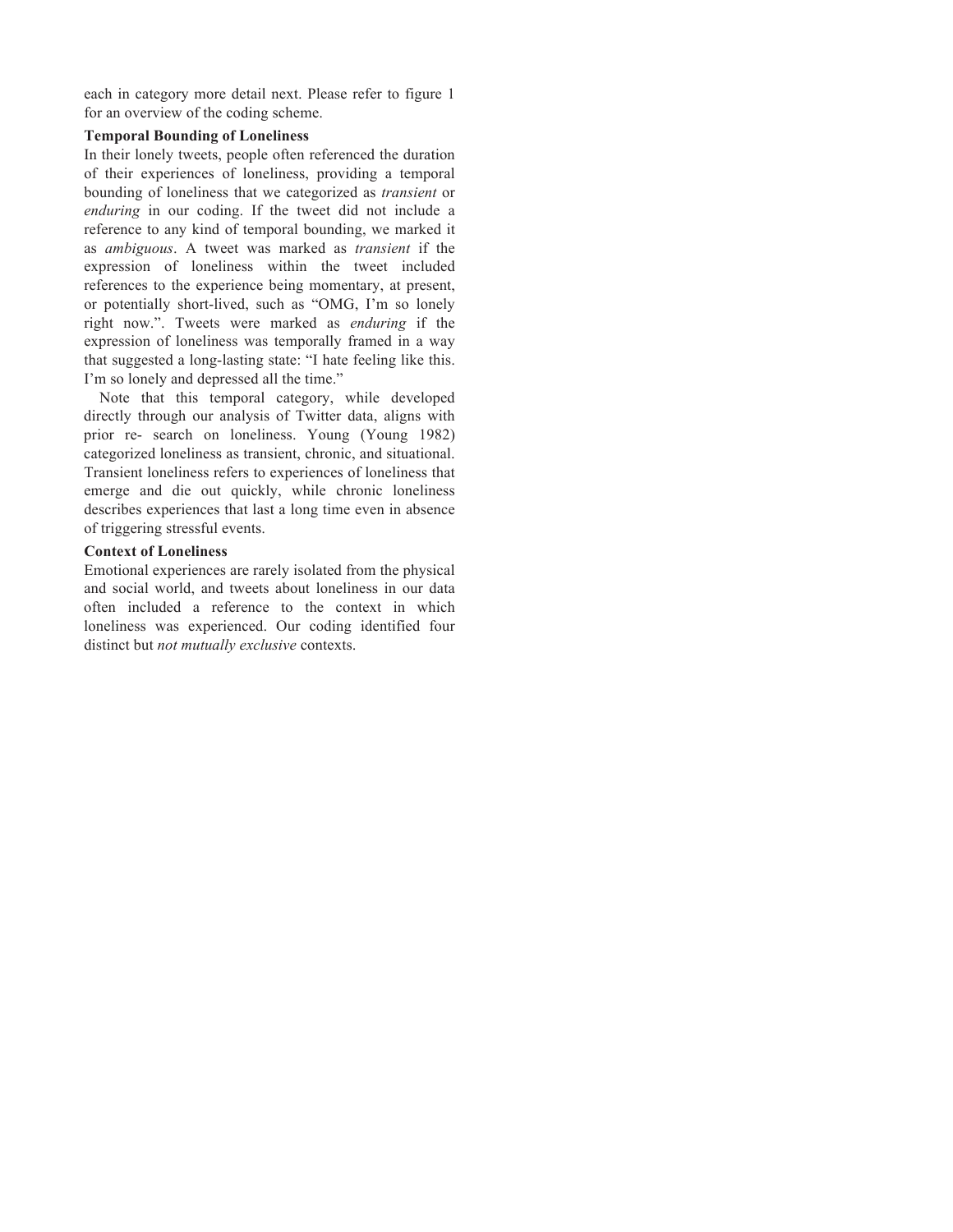#### **Understanding Responses to Loneliness**

In addition to the opportunity Twitter provides for understanding expressions of loneliness, it also allows us to investigate responses to these expressions. Our dataset included the Twitter replies to the lonely tweets. We developed a separate coding scheme for these responses.

Two of the authors developed a coding scheme for the set of responses in reply to the original expressions of loneliness. To this end, the authors independently coded the same set of replies to 30 lonely tweets. Each coder independently came up with categories that capture the nature of the responses. Next, the categories were consolidated and refined to reflect major categorical dimensions. The authors then coded another set of 30 tweets to test the reliability of the refined coding scheme, resulting in strong inter-coder reliability (80%).

Next, we describe the three different, but *not mutually exclusive* categorical dimensions that emerged from the analysis of responses: (1) explicit acknowledgement, (2) explicit social support, and (3) un-engaging responses.

#### **Explicit Acknowledgement**

The first category describes responses that directly acknowledge the original user's experience. These responses include a direct acknowledgement of the expressions of loneliness. These responses tend to mirror the loneliness (e.g., "I'm lonely too"), simply acknowledge the lonely tweet (e.g., "awww"), or reflect on responders' own experiences of loneliness (e.g., "sorry, I know how that is").

### **Explicit Social Support**

This category includes responses that offer some type of help in consideration of the targets' well-being and perceived needs. Although one could argue that any response to a lonely tweet (such as a simple "awww") is an instance of social support, our analysis distinguishes explicit social support as offering some type of comfort to the person experiencing loneliness. Social support often emerges as informational (e.g. advice, guidance), emotional (e.g. affection, concern, love), tangible (e.g., goods, solution), and esteem support (e.g. enhancing feelings of one's attributes, abilities, and accomplishments) (Albrecht and Adelman 1987; Holmstrom and Burleson 2011; Wills 1985). Some examples of explicit social support responses are: "wait for me, I'll be right there," and "you're not alone anymore."

### **Un-engaging Responses**

This category describes responses that move away from loneliness as the main topic of the interaction or dismiss the experience, the potential seriousness or gravity of loneliness. These responses do not explicitly address or acknowledge the person's experience of loneliness. These responses do not offer solutions to loneliness but

frequently emerge as small talk (e.g. "how was your day?"), jokes (e.g., "that's yo fault lmaoo"), or irrelevant topics (e.g., "happy Thanksgiving").

## **Studying Expressions of Loneliness at Scale**

With the coding schemes for expressions of loneliness on Twitter, and reactions to these expressions, we are now able for the first time to quantify context and communication practices around expressions of loneliness in a natural environment where they occur. In this section, we provide a descriptive analysis of the lonely tweets in our dataset using a large-scale coding effort.

Our final sample, after accounting for tweets that had foreign language components or memes incorporated (and not caught by our initial filtering) included 4454 unique individual expressions of loneliness. The AMT coding labeled 70% of the users in our sample as women. On average, a user had 938 (SD=4300) followers, and was followed by 636 (SD=2920) others. Using the categories listed above for expressions of loneliness and responses to it, we qualitatively coded these tweets. We further marked whether the tweet included quoted speech (for those that the automatic detector missed).

Most of the people that posted lonely tweets in our dataset also actively posted other content on Twitter around the same time. About 97% of the users in our sample had posted a status update at least once within the 24 hours immediately before the expression of loneliness. On average, the time between the last twitter post and the lonely tweet was 6.8 hours. 78% of the users post an update within the hour, and 61% within the 10 minutes preceding the lonely tweet. The majority of the users (82%) also posted a Twitter update within the day after the lonely tweet.

We also performed an analysis of how the different coding dimensions were represented in the dataset. The majority (62.7%) of the expressions of loneliness were ambiguous about the duration of the experience of loneliness. 22.5% of the coded tweets indicated a transient experience, and 14.8% referred to an enduring, prolonged experience. More than half the expressions (55.8%) explicitly described a social context for the loneliness; perhaps unsurprisingly, about 25.2% of the tweets referred to an online social context, where 17.8% described an offline social context. 11.6% of the expressions have defined a physical factor in conjunction with the experience of loneliness. Romantic context was exposed in 8.7% of the tweets, where only 3.3% of all expressions had a reference to a somatic context. The analysis also showed that 42.9% of the tweets were other-directed, i.e. included an explicit call for interaction whether online or offline.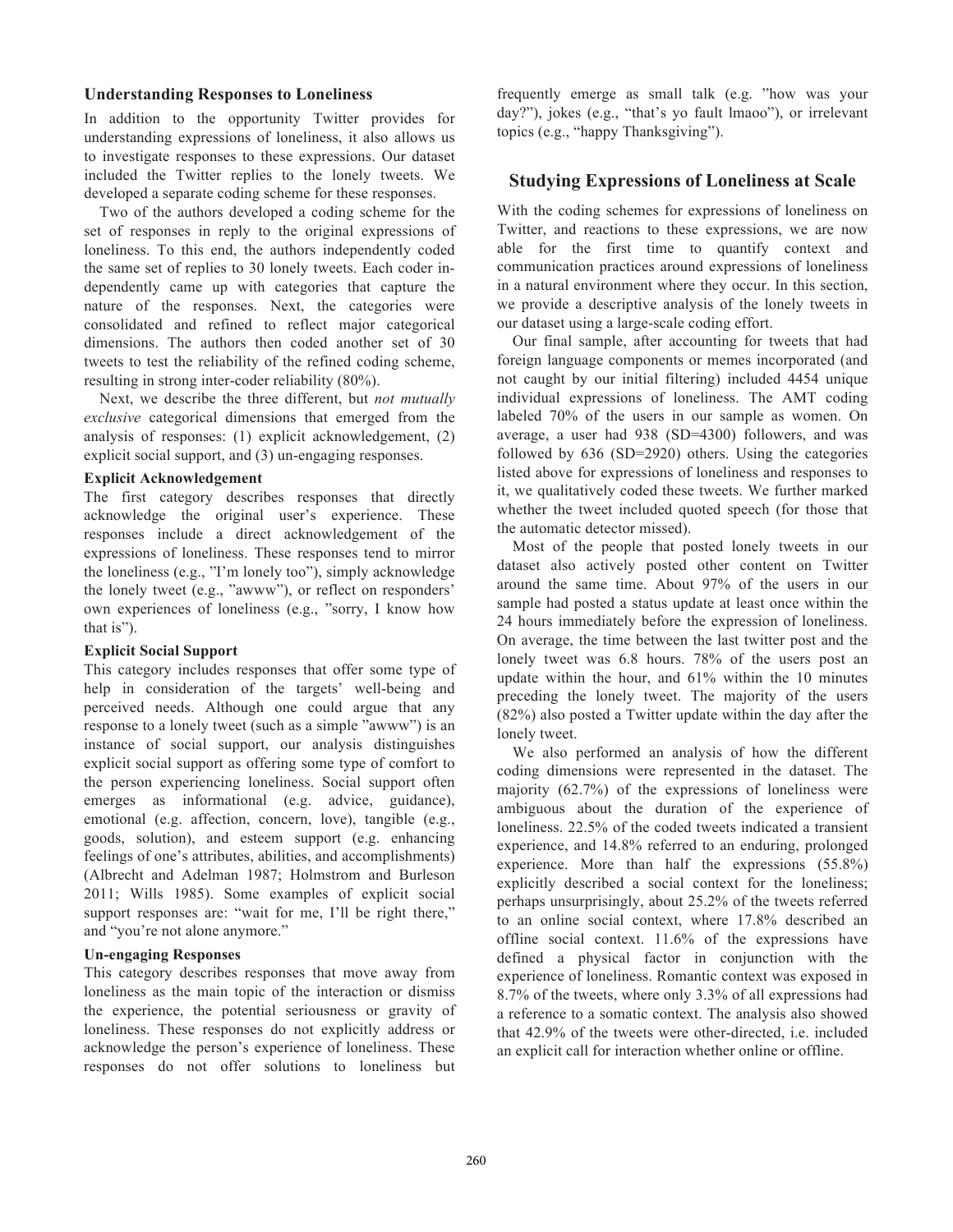Next, we examine in more depth the factors related to the duration of the loneliness experience, perhaps the most critical variable captured in our coding.

# **Enduring Experiences of Loneliness**

Both in the literature and in our dataset, the temporal dimension of the loneliness experience emerges as a critical dimension. In this section we focus on temporality of expressed loneliness, and use our data to test several hypotheses based on existing theories of loneliness.

Young (1982) emphasizes that transient experiences of loneliness emerge and die out quickly, unlike chronic loneliness, which lasts a long time even in absence of triggering stressful events. In Rubenstein and Shaver's early work (1979) on experiences of loneliness, a category of "Impatient Boredom", defined a mild and momentary form of loneliness, similar to transient loneliness. The responses to mild loneliness, according to this work, often include initiating social contact, or pursuing a solitary, yetfulfilling activity. On the other hand, Rubinstein and Shaver suggest that the more severe (or enduring) experiences (e.g. desperation, self-deprecation) lead to sad passivity, state of longing to be in social contact, yet not actively acting on it. These correlations can be captured by our categorical dimensions of interaction (action taken towards social contact) and temporal bounding (transient or enduring). Thus, we hypothesize that:

• H1.1: Expressions of transient loneliness are more likely to be other-directed compared to expressions of enduring loneliness.

One of the more severe manifestations of loneliness is *emotional loneliness*, which is a result of a person lacking an intimate / romantic relationship (de Jong Gierveld, Van Tilburg, and Dykstra 2006). In our coding scheme, the romantic context signified a tweet that referenced current, past, or aspired romantic relationships. We hypothesize:

• H1.2: Expressions of loneliness with a romantic context are more likely to be enduring than transient.

Previously, women have been shown to self-disclose loneliness more than men do (Borys and Perlman 1985), though this does not indicate women actually experience emotions in higher rates. Especially as communication in Twitter takes place in a public setting, we expect that:

• H1.3: Women are more likely to express enduring loneliness than men.

People who are lonely are less likely to disclose to others, regardless of the closeness of the relationships they have with them (Schwab et al. 1998). They are also found to be less involved in conversations, making them undesirable conversation partners (Bell 1985). We expect that those who have expressed enduring loneliness to exhibit lower self-disclosure and interaction characteristics

compared to those who express a transient experience. Operationalized on Twitter, we examined the users' rate of interactions. On Twitter, users can post public content that targets specific others by "mentioning" them (including their username in a tweet). For each user, we calculated the interactivity of the user *preceding* and *following* the lonely tweet. *Interactivity* was calculated as the ratio of interactions (e.g. public tweets contain mentions of other Twitter users) to total number of tweets. We hypothesize:

• H1.4: People who express enduring loneliness are more likely to have low interaction ratios than those who express transient loneliness.

• H1.5: People who express enduring loneliness will have fewer Twitter posts than those who express transient loneliness.

## **Findings**

Below we summarize our findings and explain hypotheses support. An overview of our hypotheses, including the variables tested for each, and information on found support for them can be seen in Table 1.

Expressions of transient loneliness were other-directed in significantly higher rates compared to expressions of enduring loneliness (42.1% vs. 30%) ( $\gamma$ 2 = 62.1, *df* = 2, *p* < .001), providing support to H1.1. Also, as suspected, expressions that had defined a romantic context also described an enduring experience at significantly higher rates (20.9% of tweets) compared to expressions with no romantic context (14.3%;  $\gamma$ 2 = 26.08,  $df = 2$ ,  $p < .001$ ), supporting H1.2. Lastly, we tested whether there were significant differences in rates of expressing enduring loneliness between men and women. Our findings support our hypothesis; while 16% of women in our data expressed enduring loneliness, for men this ratio was  $11\%$  ( $\gamma$ 2 =  $19.61, df = 2, p < .001$ ), supporting H1.3.

An ANOVA test revealed that interaction rates preceding and following the expressions of loneliness varied between people who expressed enduring versus transient loneliness, or were ambiguous in their temporal framing (preceding -  $F = 20.55$ ,  $df = 2$ ,  $p < .001$ ; following - $F = 21.95$ ,  $df = 2$ ,  $p < .001$ ). People who have expressed *transient* loneliness had the highest rates of interactivity before  $(M=0.31, SD=0.21)$  and after  $(M=0.30, 0.21)$  the expression of loneliness. They were followed by people whose expressions were without an explicit temporal frame of reference (pre-expression rate- M=0.29, SD=0.21; postexpression rate M=0.28, SD=0.18). Supporting H1.4, people who have expressed enduring experiences of loneliness demonstrated the lowest interaction rates before  $(M=0.24, SD=0.19)$  and following the expression of loneliness (M=0.24, SD=0.17). All pairwise differences were significant based on Tukey HSD post-hoc tests. Previous work suggests that people who are experiencing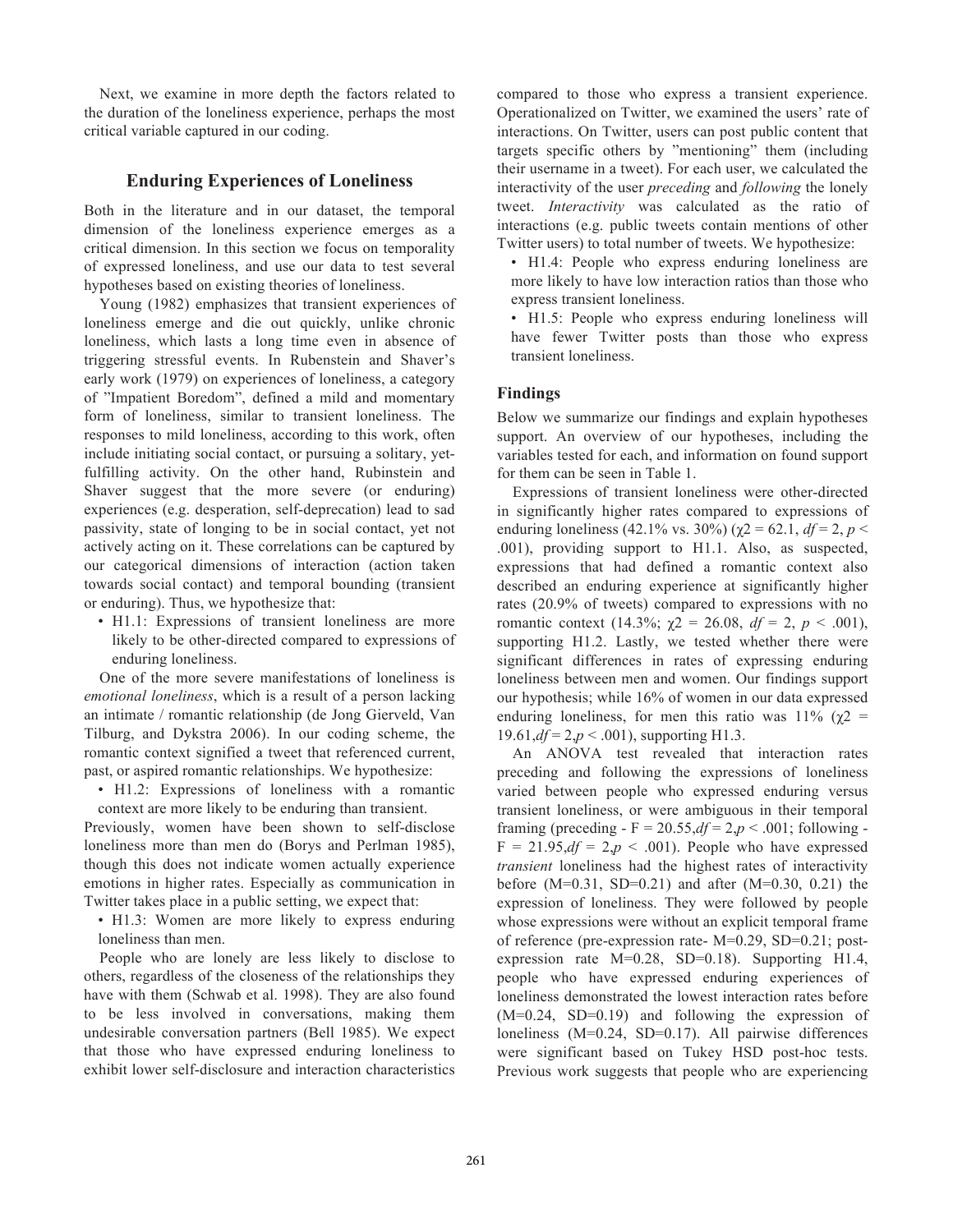high levels of loneliness disclose and interact less than non-lonely people (Schwab et al. 1998). It is plausible that the people expressing enduring loneliness are also those who are experiencing it in high levels, and hence are less interactive before and after their disclosures.

Looking at H1.5, the volume of activity from the day preceding the expression of loneliness had no significant relationship with the expressed temporality of loneliness. However, we did see a significant relationship between the temporality and the volume of activity during the day immediately following the expression of loneliness (ANOVA F = 20.97, df = 2,  $p < .001$ ). People who have expressed transient loneliness on average posted 30.37 (SD=35.75), a rate significantly higher than people who expressed enduring loneliness (M=25.32, SD=31.05) or who did not have temporal framing (M=23.01, SD=28.94), based on the post-hoc test.

| H1.1                                                                              | <b>Transient loneliness</b><br>$\rightarrow$ Other-directed |  |  |
|-----------------------------------------------------------------------------------|-------------------------------------------------------------|--|--|
| H1.2                                                                              | Romantic context<br>$\rightarrow$ Enduring loneliness       |  |  |
| H1.3                                                                              | Gender (female)<br>$\rightarrow$ Enduring loneliness        |  |  |
| H1.4                                                                              | Enduring loneliness $(\cdot)$ + Interaction ratio           |  |  |
| H1.5                                                                              | Enduring loneliness $(\cdot)$ Tweet volume                  |  |  |
| $\checkmark$ -supported hypothesis, $\checkmark$ -partially supported hypothesis, |                                                             |  |  |
| $\rightarrow$ - positive relationship, (-) $\rightarrow$ - negative relationship  |                                                             |  |  |

*Table 1 – Hypotheses for Enduring Experiences of Loneliness*

### **Responding to Expressions of Loneliness**

Expressions of loneliness on Twitter are, inherently, social acts, even as people express social shortcomings. But when do audiences receiving the expressions of loneliness respond to their authors' calls for interaction? Who is more likely to get a response? What kinds of responses do people get? In this section, we examine several hypotheses regarding the responses to lonely tweets.

In our dataset of 4,454 manually coded expressions of loneliness, 1,030 had at least one public response (23%). To compare, we examined the "usual" response rate to tweets posted by the people in our data set, using the 200 most recent tweets for each of person. The overall average tweet response rate was 3.4%. Initial tests have shown that the general response rate for each user was not dependent on their gender, nor did it relate to receiving a reply to their lonely tweet.

We used the qualitative categorization for responses, detailed above to code the replies to the 1030 tweets that received one or more responses. Out of the tweets that had a response, the average number of replies was 4.44. 12% of these expressions had responses that could not be coded as they included utterances that were not English. This left us with (N=903) tweets, responses to which were coded, according to our coding scheme, for containing (one or

more of): acknowledgement of loneliness; a proposed solution or support; or an un-engaging response. Out of the tweets that received one or more responses, 49.7% received a response that was acknowledging the experience of loneliness. 45.2% of these tweets received a response explicitly offering a solution for their loneliness, whereas 34% received a response that was un-engaging, or ignoring the reference to the experience of loneliness.

#### **Variables and Hypotheses**

We first address some general hypotheses regarding responses to lonely tweets. We then focus on responses to tweets depicting enduring experiences. Finally, we study the outcomes of the response in terms of activity by the user posting the lonely tweet.

People vary in their propensity of self-disclosures, specifically emotional self-disclosure. After controlling for external circumstances, men are less likely to disclose emotions than women do. Thus, when subjected to men communicating disclosing loneliness, people may be more compelled to respond. We hypothesize:

• H2.1: Men are more likely to receive responses to their expressions of loneliness, than women do.

While Twitter users can offer social support, it can be burdening to hear the emotional distress of loved ones, especially if the experiences are severe (Fiore, Becker, and Coppel 1983). Thus we expect transient expressions of loneliness to get responses more readily:

• H2.2: Expressions of enduring loneliness are less likely to get responses than expressions of transient loneliness.

One categorical dimension that has surfaced in our qualitative analysis was the call for interaction in the expressions of loneliness. We expect that expressions that were framed with a summon for social contact, in other words, tweets that were marked "other-directed", are more likely to get responses. We hypothesize:

• H2.3: Other-directed (interactive) expressions are more likely to get responses.

The following hypotheses focus on understanding the responses to expressions of an enduring experience of loneliness. Different responses can have different end results for the people who express loneliness; for those who are expressing enduring feelings of isolation, dismissing responses can be further detrimental, whereas an explicitly supportive response can be of substantial use.

Approach-avoidance theory suggests that people often make involved decisions prior to taking action, when they face a situation with both positive and negative valences. When people are at the receiving end of an expression of loneliness, they can find themselves in an approachavoidance dilemma. On the one hand, by approaching, they show social support, can develop their relationships with the person further, and represent themselves in their online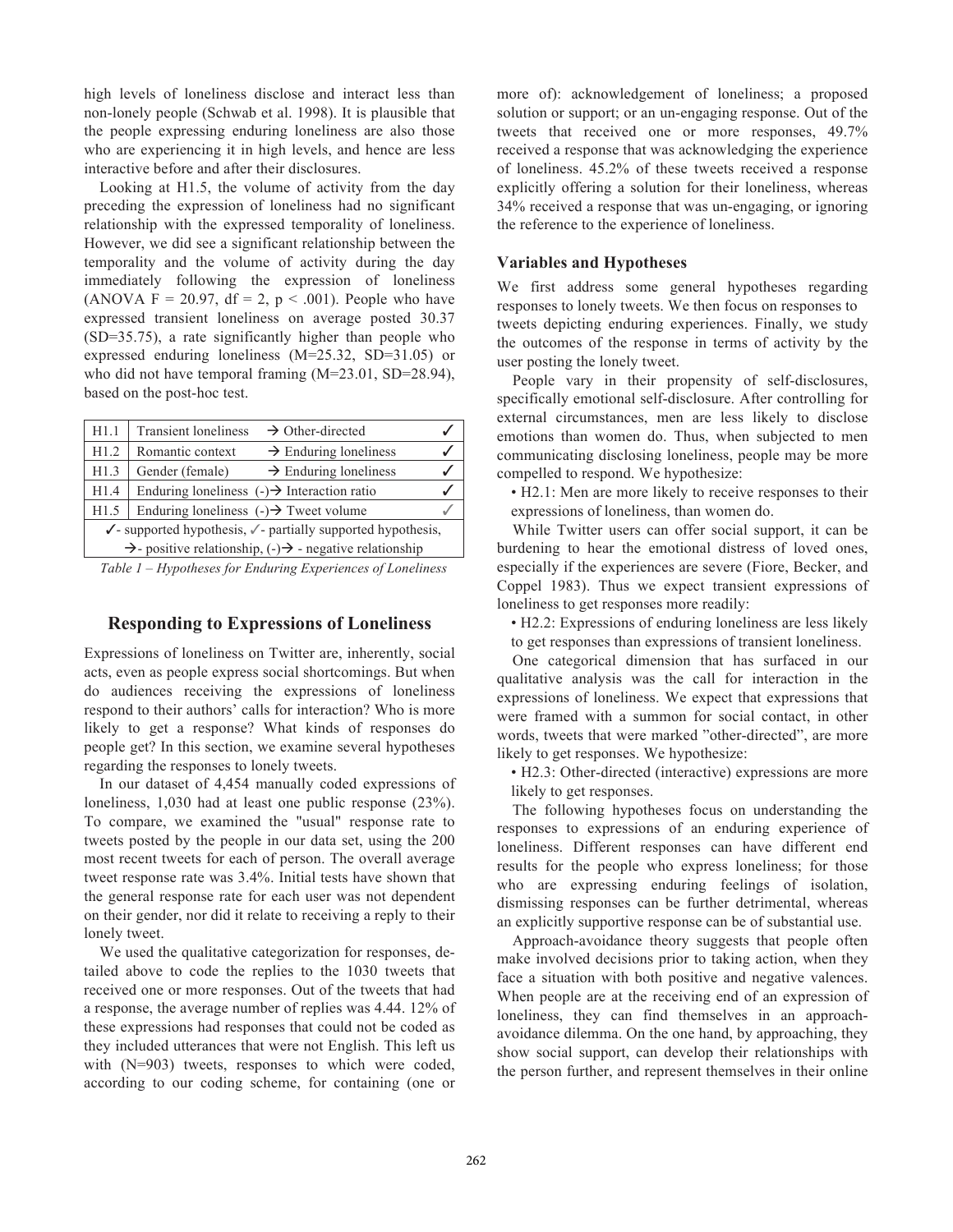social networks as one that helps. On the other hand, by "avoiding" they eliminate the risk of getting involved in an emotionally straining conversation (Lewin 1935). Expressions of enduring experiences of loneliness particularly can carry an enormous load of stress for their audiences. We expect these severe expressions to garner less dismissive responses than expressions of transient loneliness might.

• H2.4: Expressions of enduring loneliness are less likely to receive responses dismissing loneliness, than expressions of transient loneliness.

However, suggesting explicit solutions for profound problems like prolonged loneliness can be emotionally and socially difficult for people, especially those who may be weak ties with the person expressing loneliness. We expect that expressions of enduring loneliness to receive responses explicitly acknowledging loneliness at higher rates, and responses offering explicit solutions at lower rates, compared to expressions of transient loneliness.

• H2.5: Expressions of enduring loneliness are more likely to receive responses explicitly acknowledging the experience of loneliness than expressions of transient loneliness.

### **Findings**

Below we summarize our analyses and findings on direct responses of lonely tweets, and explain hypotheses support. Table 2 summarizes our hypotheses and whether or not they were supported.

What factors contribute to getting a response? To examine hypotheses H2.1-H2.3, we constructed a logistic regression model with the binary dependent variable capturing whether or not at least one reply was received for a "lonely" tweet. The independent variables included: the gender of the user who tweeted the expression (H2.1), the temporal bounding of loneliness in the expression (i.e., whether the tweet expressed enduring, transient, or temporally ambiguous loneliness, (H2.2), and whether the tweet was other-directed (H2.3). The model revealed that the most significant predictor for a lonely tweet receiving a response was the directionality of the tweet – an expression without call for interaction had a reduced chance of being responded to by  $63\%$  ( $p < .001$ ). The results from the model showed that men were more likely to receive responses – being a man increased the likelihood of receiving a response by  $27\%$  ( $p \le 0.01$ ). However, even after controlling for gender and direction, it was revealed that expressions of enduring loneliness are significantly less likely to receive a response. An expression communicating extended loneliness has a reduced likelihood of the expression receiving a response by 37%  $(p<.01)$ . Thus, hypotheses H2.1-H2.3 are all supported.

Our findings back up H2.4. 43% of tweets that defined a transient experience have received an un-engaging response, compared to 33.6% for tweets with no explicit temporal framing, and 10% of tweets expressing an enduring experience ( $\gamma$ 2 = 27.22, *df* = 2, *p* < .001).

What kind of response did tweets receive when they conveyed a more severe experience of loneliness? Expressions referencing enduring loneliness received higher rates of responses explicitly acknowledging the experience, supporting H2.5. For expressions of transient and temporally undefined loneliness, the rate of receiving a response explicitly acknowledging loneliness was 39.6% and 51.1% respectively. In contrast, 70% of expressions of enduring loneliness received a response explicitly acknowledging loneliness ( $\gamma$ 2 = 22.49, *df* = 2, *p* < .001).

| H2.1                                                                   | Gender (male)<br>$\rightarrow$ Response                                     |  |  |
|------------------------------------------------------------------------|-----------------------------------------------------------------------------|--|--|
| H2.2                                                                   | Enduring loneliness $\left(\cdot\right) \rightarrow$ Response               |  |  |
| H2.3                                                                   | Other-directed<br>$\rightarrow$ Response                                    |  |  |
| H2.4                                                                   | Enduring loneliness $\left( \cdot \right) \rightarrow$ Un-engaging response |  |  |
| H2.5                                                                   | Enduring loneliness $\rightarrow$ Acknowledging response                    |  |  |
| $\checkmark$ -supported hypothesis, $\hatmark$ -positive relationship, |                                                                             |  |  |
| $\left(\frac{1}{2}\right)$ - negative relationship                     |                                                                             |  |  |

*Table 2 – Hypotheses on Responding to Expressions of Loneliness*

### **Discussion**

In our study, we show how people using Twitter disclose experiences of loneliness, including details of the context and severity of the experience. Explicit expressions of loneliness receive replies from others in higher rates than the baseline (other content posted by the same user), suggesting that these messages are evocative and online social networks are responsive to people in distress.

SAS are passive communication environments that provide a variety of cues and affordances for content production activity, but provide no indication of passive consumption: there are no signals that inform an individual that his or her social network has actively viewed the information the individual shared. Indeed, this feeling or sense of "social presence" from one's network is critical to understanding one's psychological, emotional, and intentional states (Biocca, Harms, and Burgoon 2003; Singer and Witmer 1999). Therefore, the lack of verification of authentic social presence creates a peculiar environment for observing how people or groups of people respond to evocative emotional disclosures such as expressions of loneliness. In the physical world, when a friend cries for help, we run to her aid. What happens when the friend does not know whether we heard her cry?

Although nobody is *obliged* to respond to an expression of loneliness, some people do choose to publicly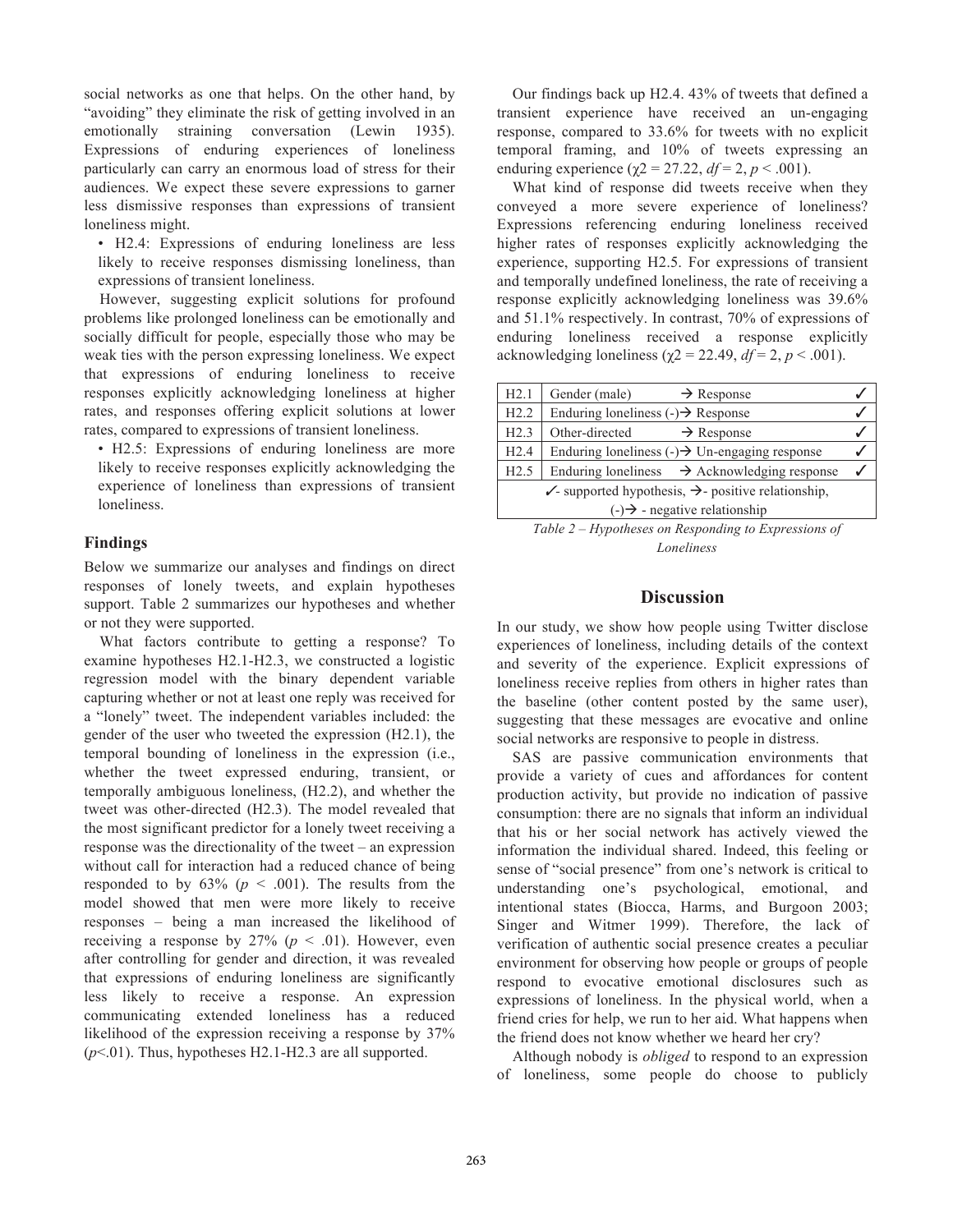acknowledge and reply to such disclosures. Our analysis revealed that expressions referencing a transient loneliness experience are much more likely to receive a response than those expressing an enduring loneliness experience. This finding may suggest that responders practice a certain level of discretion when responding to expressions of loneliness. The discretion may be a consequence of expressions of enduring loneliness being too onerous for potential responders. Enduring expressions of loneliness likely require less casual responses and more conscious awareness of the overall impact of the problem. When faced by an emotionally burdensome social circumstance, given the lack of social presence, the potential replies may be more easily suppressed. Further complicating the situation is that users suffering from enduring loneliness are less likely to post a call for social interaction. As a result, these users are even less likely to elicit a helpful response to start with.

While many individuals may feel more comfortable and safe *disclosing* enduring loneliness within a mediated context (Morahan-Martin 1999), the quality and frequency of *responses* to these disclosures can suffer. For instance, compared to face-to-face conversations, online interactions can yield lesser degrees of closeness, self-disclosure, and overall satisfaction (Mallen, Day, and Green 2003). Potential responders are likely to consider several factors when deciding if and how to respond, such as whether norms dictate the lonely person receive, or what the costs and rewards are for interacting with the lonely person (Weiss 1973). Moreover, within the mediated context, people are likely to feel less responsible for providing acknowledgement or support towards those who are weakly tied or not well known to them (Garton, Haythornthwaite, and Wellman 1997). In some way, potential responders are subject to less risk and burden when addressing disclosures of transient versus enduring experiences of loneliness, and may ultimately refrain from addressing expressions of enduring loneliness.

For people expressing an enduring experience of loneliness, Twitter may be a place where they receive acceptance, but not help or counseling. When people do respond to enduring experiences, they are not dismissive of the fact that these people are feeling lonely. On the other hand, they do not seem to prefer offering explicit solutions to their problems. One may think acknowledgement alone suggests a level of empathy, and knowing someone understands may be all that is needed by the people experiencing enduring loneliness. Thus, perhaps, SAS are ideal places for catharsis, yet not direct routes towards emotional healing.

We do not have evidence in this study that pertain to recovery, or evidence that people's expressions of loneliness persists or decays over time. In future work, it would be interesting to see if certain kind of responses on Twitter are actually helpful, and under what circumstances (e.g. the type of tweet posted, the user posting it, the relationship with the user replying, and the type of reply).

## **Conclusion**

In this work, we presented the first large-scale study of online expressions of loneliness, and of the responses to these expressions. Many of our findings correspond to what we know about the experience of loneliness from prior work, for example, the existence of prolonged, sustained condition where the suffering people are less likely to be interactive. However, our study helps expand our understanding of both the experience of loneliness and the responses to it, from the types of contexts that evoke loneliness, to the type of responses that lonely tweets of different kinds get.

Our study, of course, has several limitations. First and foremost, we looked at *explicit* expressions of loneliness in one SAS. By the nature of our sampling, we did not include expressions of loneliness that were not as straightforward as the phrases we chose to query. Moreover, as our study at this point was limited to one SAS, we cannot suppose that the experience is communicated in the same way on other SAS (e.g., Facebook) where the affordances for social interaction and privacy are different. Moreover, we looked at disclosures, which may not always imply genuine experiences, especially in public and performative settings of Twitter. Therefore, while we described the experience of loneliness as *communicated* on Twitter, we cannot claim to have described the actual experience. Finally, as we sampled our data from English speaking U.S., we may be missing nuances in communication practices around loneliness that can be introduced by cultural variation.

Turkle (2012) famously claims that we forgot how to be alone. Indeed, our data provided some anecdotal evidence to support this claim. Large numbers of tweets in our dataset expressed loneliness in almost-trivial contexts (e.g., a friend stepping out for a minute to take a shower, posting something and not receiving a response yet). Did we forget how to be alone? Perhaps technology is not making us lonelier, but instead this phenomenon can be explained by the recently increased ease of communication – the barriers for people to reach for contact have dropped. Before SAS became prominently accessible, we would have to find ways to be content with "impatient boredom". Nowadays, we may be too quick to attempt to relieve it, SAS being the perfect setting for relief. We may not be lonelier, but be gratified more quickly for disclosing it.